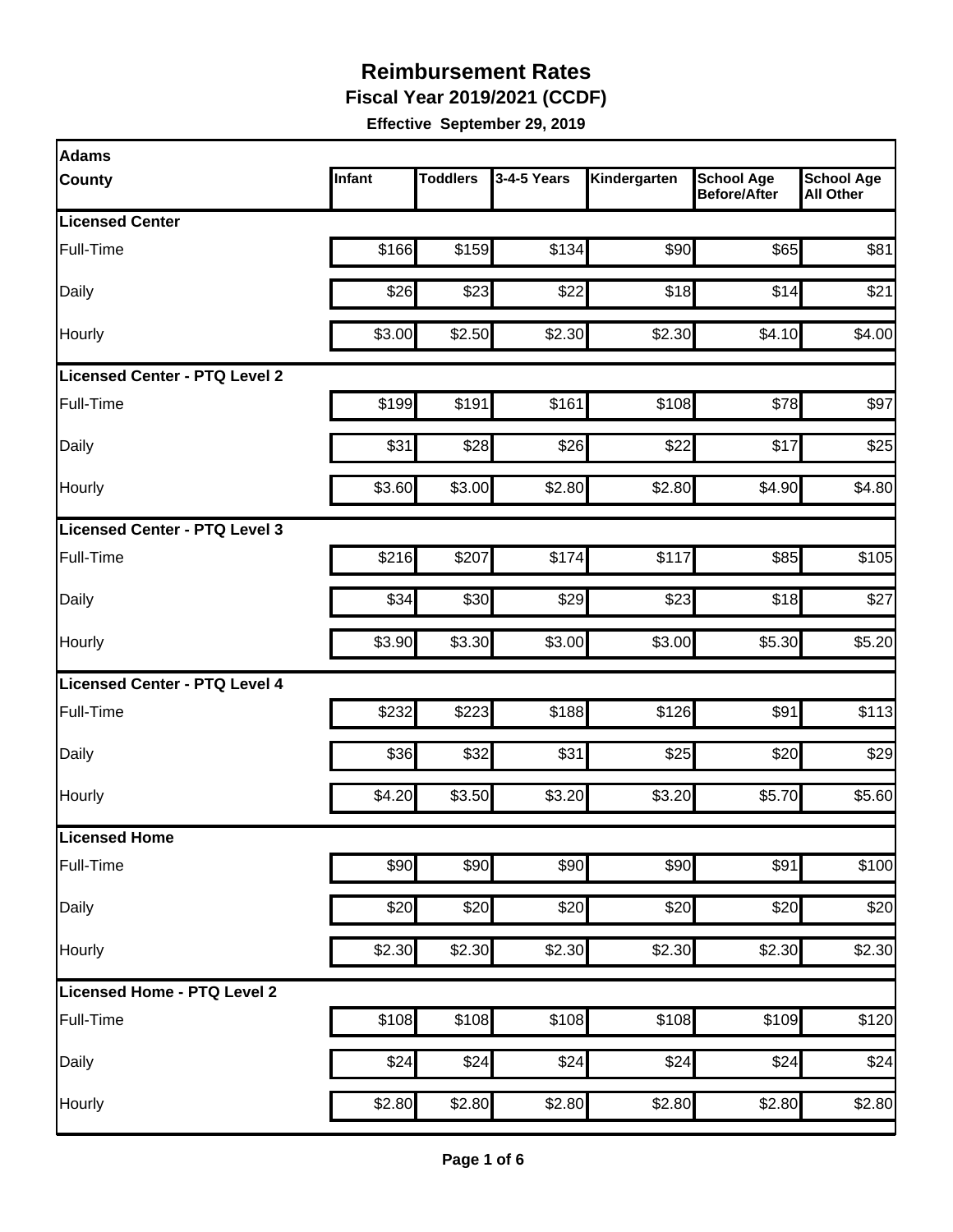**Fiscal Year 2019/2021 (CCDF)** 

| <b>Adams</b>                             |        |                 |                  |              |                                          |                                       |
|------------------------------------------|--------|-----------------|------------------|--------------|------------------------------------------|---------------------------------------|
| County                                   | Infant | <b>Toddlers</b> | 3-4-5 Years      | Kindergarten | <b>School Age</b><br><b>Before/After</b> | <b>School Age</b><br><b>All Other</b> |
| Licensed Home - PTQ Level 3              |        |                 |                  |              |                                          |                                       |
| Full-Time                                | \$117  | \$117           | \$117            | \$117        | \$118                                    | \$130                                 |
| Daily                                    | \$26   | \$26            | \$26             | \$26         | \$26                                     | \$26                                  |
| Hourly                                   | \$3.00 | \$3.00          | \$3.00           | \$3.00       | \$3.00                                   | \$3.00                                |
| Licensed Home - PTQ Level 4              |        |                 |                  |              |                                          |                                       |
| Full-Time                                | \$126  | \$126           | \$126            | \$126        | \$127                                    | \$140                                 |
| Daily                                    | \$28   | \$28            | \$28             | \$28         | \$28                                     | \$28                                  |
| Hourly                                   | \$3.20 | \$3.20          | \$3.20           | \$3.20       | \$3.20                                   | \$3.20                                |
| <b>Registered Ministry</b>               |        |                 |                  |              |                                          |                                       |
| Full-Time                                | \$107  | \$89            | \$83             | \$79         | \$44                                     | \$75                                  |
| Daily                                    | \$26   | \$23            | \$17             | \$17         | \$11                                     | \$17                                  |
| Hourly                                   | \$2.60 | \$2.20          | \$2.20           | \$2.20       | \$2.50                                   | \$2.50                                |
| <b>Registered Ministry - PTQ Level 1</b> |        |                 |                  |              |                                          |                                       |
| Full-Time                                | \$137  | \$124           | \$109            | \$85         | \$55                                     | \$78                                  |
| Daily                                    | \$26   | \$23            | \$20             | \$18         | \$13                                     | \$19                                  |
| Hourly                                   | \$2.80 | \$2.40          | \$2.30           | \$2.30       | \$3.30                                   | \$3.30                                |
| <b>Registered Ministry - PTQ Level 2</b> |        |                 |                  |              |                                          |                                       |
| Full-Time                                | \$199  | \$191           | \$161            | \$108        | \$78                                     | \$97                                  |
| Daily                                    | \$31   | \$28            | $\overline{$}26$ | \$22         | \$17                                     | \$25                                  |
| Hourly                                   | \$3.60 | \$3.00          | \$2.80           | \$2.80       | \$4.90                                   | \$4.80                                |
| <b>Registered Ministry - PTQ Level 3</b> |        |                 |                  |              |                                          |                                       |
| Full-Time                                | \$216  | \$207           | \$174            | \$117        | $\overline{$85}$                         | $\overline{$}105$                     |
| Daily                                    | \$34   | \$30            | $\overline{$}29$ | \$23         | \$18                                     | \$27                                  |
| Hourly                                   | \$3.90 | \$3.30          | \$3.00           | \$3.00       | \$5.30                                   | \$5.20                                |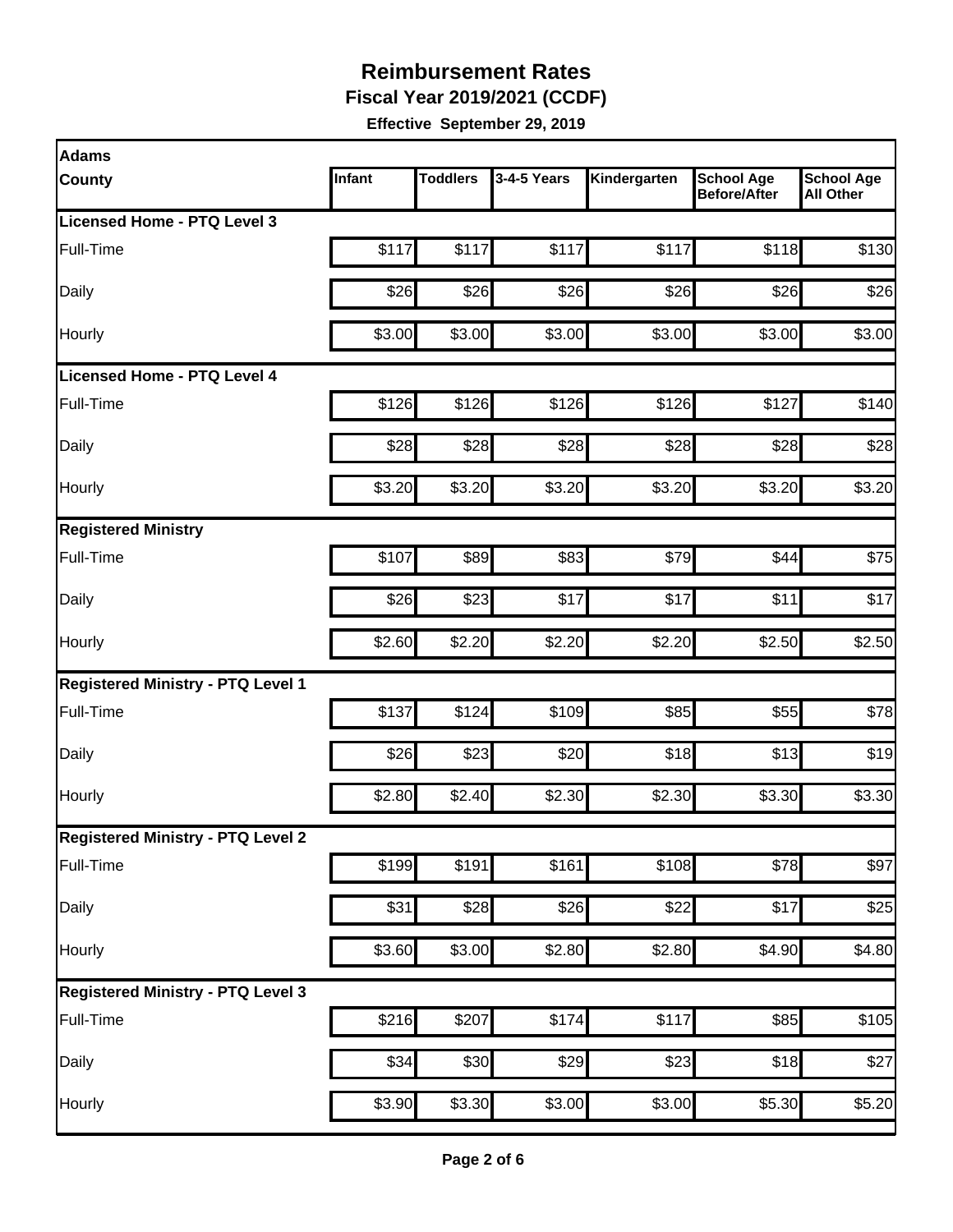**Fiscal Year 2019/2021 (CCDF)** 

| Adams                             |               |                 |             |              |                                          |                                       |  |  |  |
|-----------------------------------|---------------|-----------------|-------------|--------------|------------------------------------------|---------------------------------------|--|--|--|
| County                            | <b>Infant</b> | <b>Toddlers</b> | 3-4-5 Years | Kindergarten | <b>School Age</b><br><b>Before/After</b> | <b>School Age</b><br><b>All Other</b> |  |  |  |
| Registered Ministry - PTQ Level 4 |               |                 |             |              |                                          |                                       |  |  |  |
| Full-Time                         | \$232         | \$223           | \$188       | \$126        | \$91                                     | \$113                                 |  |  |  |
| Daily                             | \$36          | \$32            | \$31        | \$25         | \$20                                     | \$29                                  |  |  |  |
| Hourly                            | \$4.20        | \$3.50          | \$3.20      | \$3.20       | \$5.70                                   | \$5.60                                |  |  |  |
| <b>Exempt Center</b>              |               |                 |             |              |                                          |                                       |  |  |  |
| Full-Time                         | \$107         | \$89            | \$83        | \$79         | \$44                                     | \$75                                  |  |  |  |
| Daily                             | \$26          | \$23            | \$17        | \$17         | \$11                                     | \$17                                  |  |  |  |
| Hourly                            | \$2.60        | \$2.20          | \$2.20      | \$2.20       | \$2.50                                   | \$2.50                                |  |  |  |
| <b>Accredited Exempt Center</b>   |               |                 |             |              |                                          |                                       |  |  |  |
| Full-Time                         | \$157         | \$141           | \$124       | \$99         | \$69                                     | \$89                                  |  |  |  |
| Daily                             | \$29          | \$25            | \$24        | \$20         | \$15                                     | \$23                                  |  |  |  |
| Hourly                            | \$3.30        | \$2.80          | \$2.50      | \$2.50       | \$4.50                                   | \$4.40                                |  |  |  |
| <b>Exempt Home</b>                |               |                 |             |              |                                          |                                       |  |  |  |
| Full-Time                         | \$73          | \$62            | \$62        | \$65         | \$28                                     | \$62                                  |  |  |  |
| Daily                             | \$14          | \$13            | \$13        | \$13         | \$5                                      | \$13                                  |  |  |  |
| Hourly                            | \$2.10        | \$2.10          | \$2.10      | \$2.10       | \$1.70                                   | \$1.70                                |  |  |  |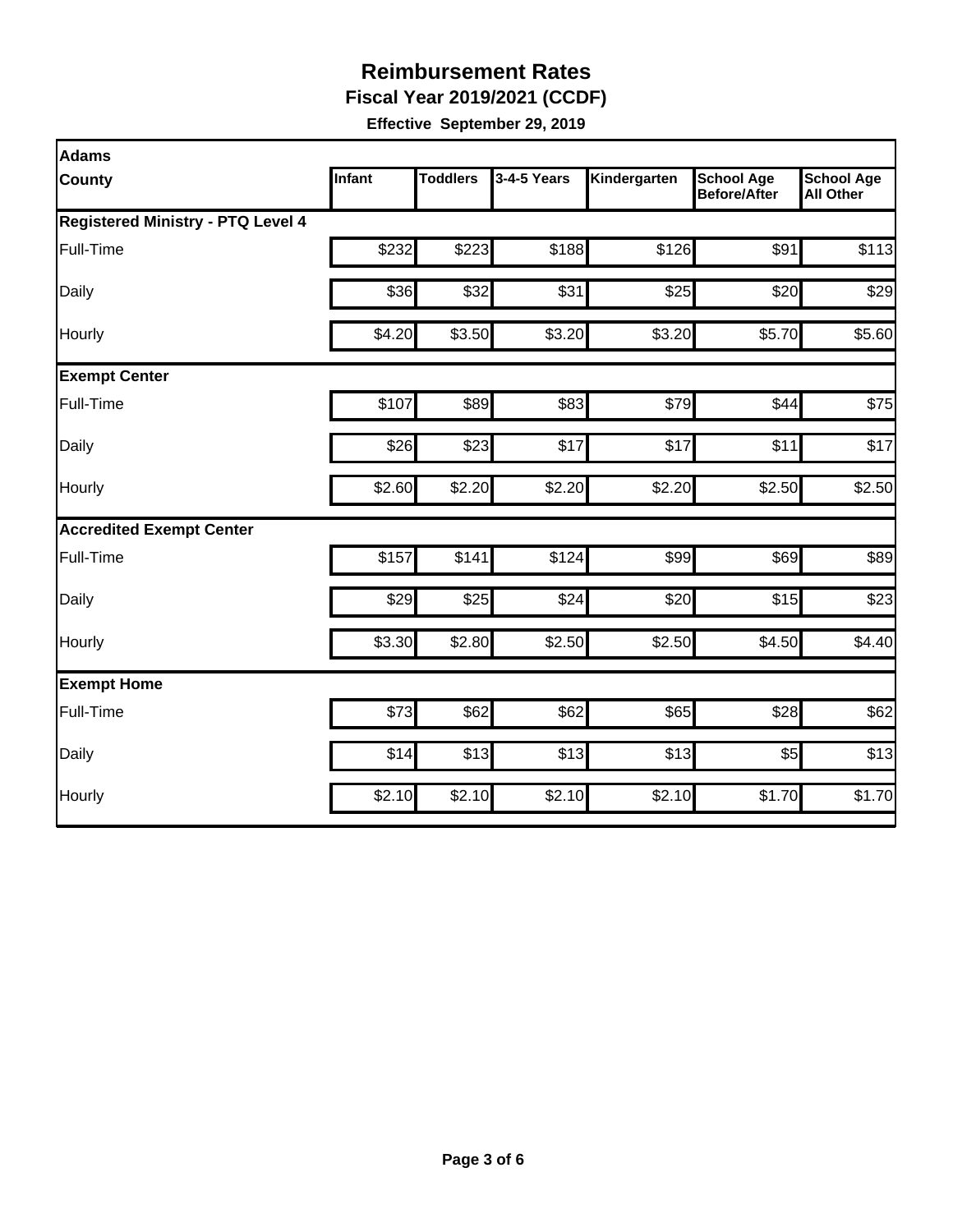#### **Reimbursement Rates School Year 2019/2021 (OMW Pre-K)**

| Adams                         |        |                 |             |              |                                          |                                       |
|-------------------------------|--------|-----------------|-------------|--------------|------------------------------------------|---------------------------------------|
| <b>County</b>                 | Infant | <b>Toddlers</b> | 3-4-5 Years | Kindergarten | <b>School Age</b><br><b>Before/After</b> | <b>School Age</b><br><b>All Other</b> |
| Licensed Center - PTQ Level 3 |        |                 |             |              |                                          |                                       |
| Full-Time                     |        |                 | \$191.40    |              |                                          |                                       |
| Daily                         |        |                 |             |              |                                          |                                       |
| <b>Hourly</b>                 |        |                 |             |              |                                          |                                       |
| Licensed Center - PTQ Level 4 |        |                 |             |              |                                          |                                       |
| Full-Time                     |        |                 | \$206.80    |              |                                          |                                       |
| Daily                         |        |                 |             |              |                                          |                                       |
| Hourly                        |        |                 |             |              |                                          |                                       |
| Licensed Home - PTQ Level 3   |        |                 |             |              |                                          |                                       |
| Full-Time                     |        |                 | \$128.70    |              |                                          |                                       |
| Daily                         |        |                 |             |              |                                          |                                       |
| Hourly                        |        |                 |             |              |                                          |                                       |
| Licensed Home - PTQ Level 4   |        |                 |             |              |                                          |                                       |
| Full-Time                     |        |                 | \$138.60    |              |                                          |                                       |
| Daily                         |        |                 |             |              |                                          |                                       |
| Hourly                        |        |                 |             |              |                                          |                                       |
| VCP Ministry - PTQ Level 0    |        |                 |             |              |                                          |                                       |
| Full-Time                     |        |                 | \$91.30     |              |                                          |                                       |
| Daily                         |        |                 |             |              |                                          |                                       |
| Hourly                        |        |                 |             |              |                                          |                                       |
| VCP Ministry - PTQ Level 3    |        |                 |             |              |                                          |                                       |
| Full-Time                     |        |                 | \$191.40    |              |                                          |                                       |
| Daily                         |        |                 |             |              |                                          |                                       |
| Hourly                        |        |                 |             |              |                                          |                                       |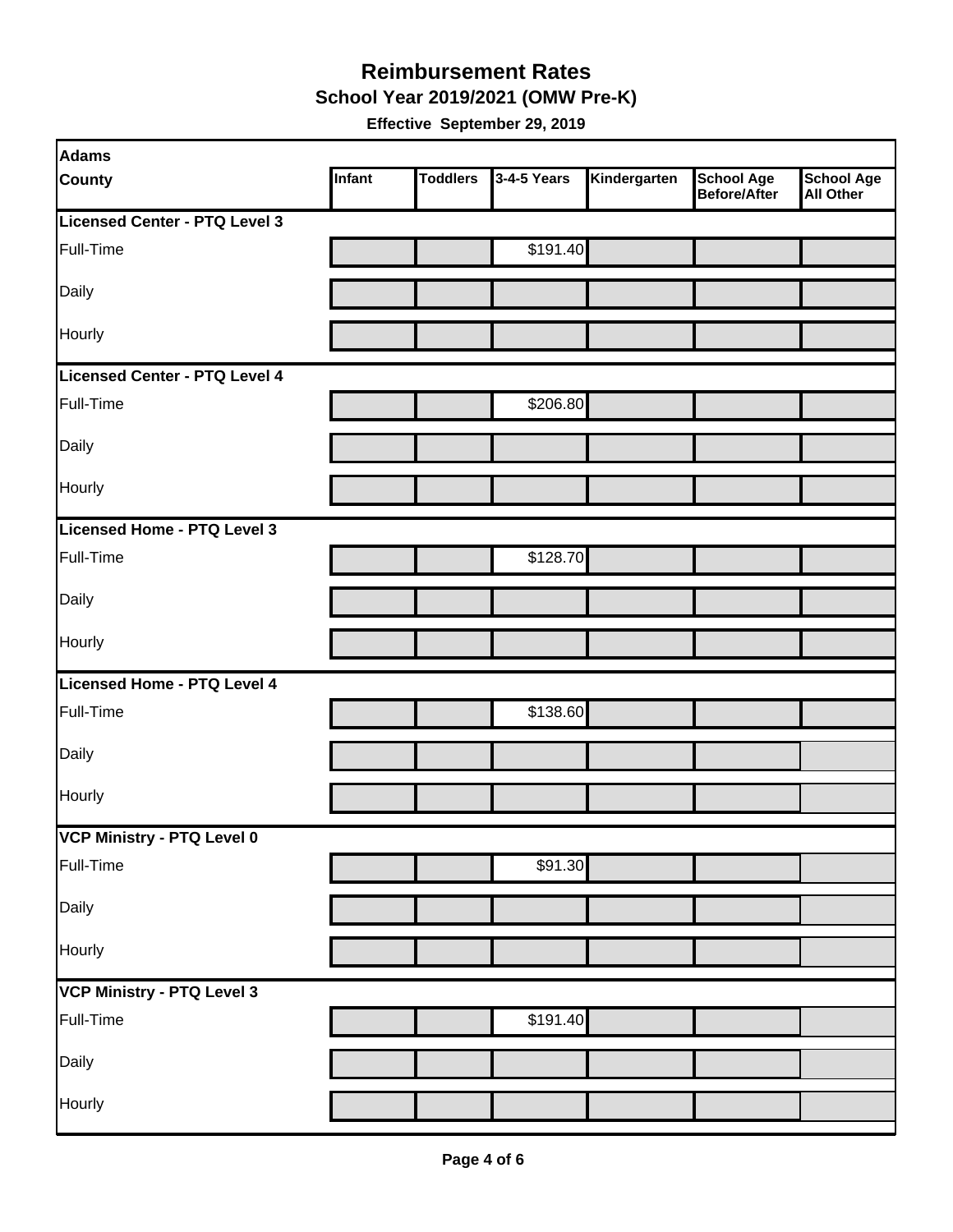**School Year 2019/2021 (OMW Pre-K)** 

| Adams                                   |        |                 |             |              |                                          |                                       |
|-----------------------------------------|--------|-----------------|-------------|--------------|------------------------------------------|---------------------------------------|
| <b>County</b>                           | Infant | <b>Toddlers</b> | 3-4-5 Years | Kindergarten | <b>School Age</b><br><b>Before/After</b> | <b>School Age</b><br><b>All Other</b> |
| <b>VCP Ministry - PTQ Level 4</b>       |        |                 |             |              |                                          |                                       |
| Full-Time                               |        |                 | \$206.80    |              |                                          |                                       |
| Daily                                   |        |                 |             |              |                                          |                                       |
| Hourly                                  |        |                 |             |              |                                          |                                       |
| Private Accredited School - PTQ Level 0 |        |                 |             |              |                                          |                                       |
| Full-Time                               |        |                 | \$147.40    |              |                                          |                                       |
| Daily                                   |        |                 |             |              |                                          |                                       |
| Hourly                                  |        |                 |             |              |                                          |                                       |
| Private Accredited School - PTQ Level 1 |        |                 |             |              |                                          |                                       |
| Full-Time                               |        |                 | \$147.40    |              |                                          |                                       |
| Daily                                   |        |                 |             |              |                                          |                                       |
| Hourly                                  |        |                 |             |              |                                          |                                       |
| Private Accredited School - PTQ Level 2 |        |                 |             |              |                                          |                                       |
| Full-Time                               |        |                 | \$177.10    |              |                                          |                                       |
| Daily                                   |        |                 |             |              |                                          |                                       |
| Hourly                                  |        |                 |             |              |                                          |                                       |
| Private Accredited School - PTQ Level 3 |        |                 |             |              |                                          |                                       |
| Full-Time                               |        |                 | \$191.40    |              |                                          |                                       |
| Daily                                   |        |                 |             |              |                                          |                                       |
| Hourly                                  |        |                 |             |              |                                          |                                       |
| Private Accredited School - PTQ Level 4 |        |                 |             |              |                                          |                                       |
| Full-Time                               |        |                 | \$206.80    |              |                                          |                                       |
| Daily                                   |        |                 |             |              |                                          |                                       |
| Hourly                                  |        |                 |             |              |                                          |                                       |